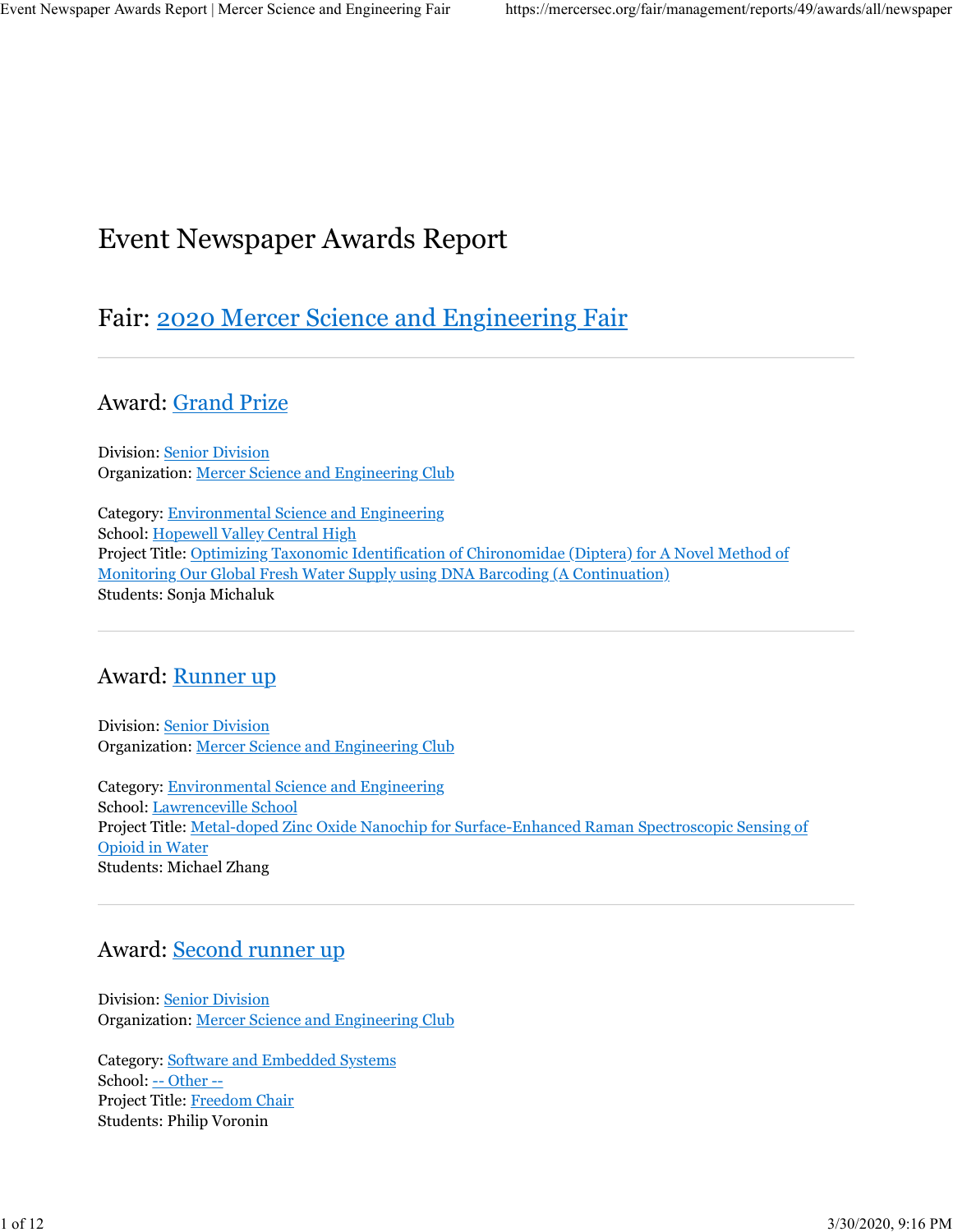## Award: Broadcom Masters

Division: Junior Division Organization: Society for Science and the Public

Category: General Science (Junior) School: John Witherspoon Middle Project Title: Understanding the Impact of Environmental Factors on Energy Generated from a Photovoltaic Solar Panel Students: Shrey Khetan

Category: General Science (Junior) School: = Home School = Project Title: BioClean - A new innovative biological method for removal of NOx pollutants from the atmosphere. Students: Arnesh Kundu

Category: General Science (Junior) School: Thomas R Grover Middle School Project Title: A Novel Seasonal Prediction of Atlantic Hurricanes using Neural Networks Students: Antonia Comaniciu

## Award: First Place

Division: Senior Division Organization: Mercer Science and Engineering Club

Category: General Engineering School: The Pennington School Project Title: Neo Vision: Foreign Object Debris Detector Students: Haichuan Wang

Category: Software and Embedded Systems School: -- Other -- Project Title: Freedom Chair Students: Philip Voronin

Category: Environmental Science and Engineering School: Lawrenceville School Project Title: Metal-doped Zinc Oxide Nanochip for Surface-Enhanced Raman Spectroscopic Sensing of Opioid in Water Students: Michael Zhang

Category: Environmental Science and Engineering School: Hopewell Valley Central High Project Title: Optimizing Taxonomic Identification of Chironomidae (Diptera) for A Novel Method of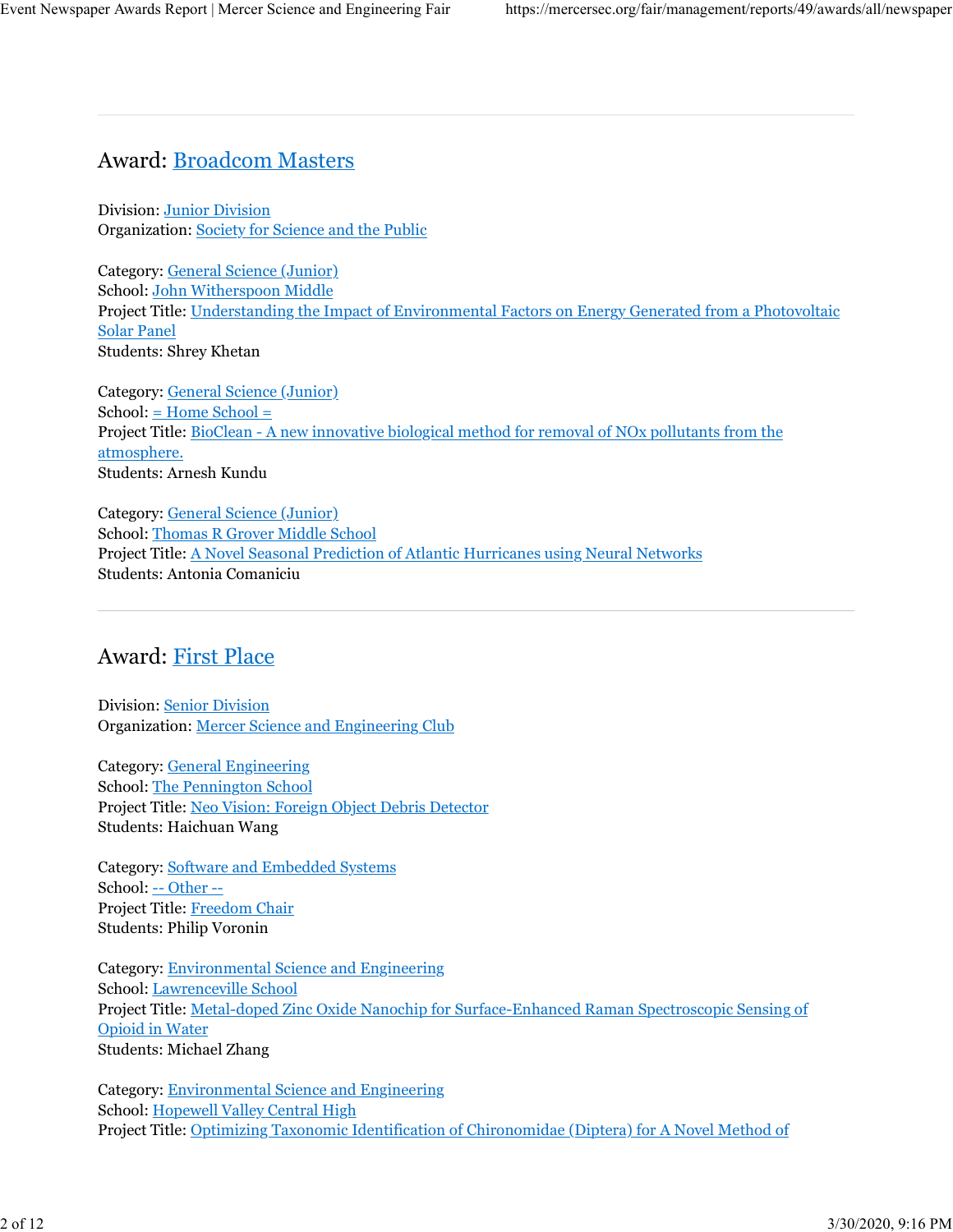Monitoring Our Global Fresh Water Supply using DNA Barcoding (A Continuation) Students: Sonja Michaluk

Category: Biochemistry, Biology and Medical School: Lawrenceville School Project Title: Shape-tunable Gold Nanoparticles for Combined Circulating Tumor DNA Capture and Plasmonic Detection Students: Lauren Zhang

# Award: Superior Achievement

Division: Junior Division Organization: Mercer Science and Engineering Club

Category: General Science (Junior) School: John Witherspoon Middle Project Title: Understanding the Impact of Environmental Factors on Energy Generated from a Photovoltaic Solar Panel Students: Shrey Khetan

Category: General Science (Junior) School: = Home School = Project Title: BioClean - A new innovative biological method for removal of NOx pollutants from the atmosphere. Students: Arnesh Kundu

Category: General Science (Junior) School: Thomas R Grover Middle School Project Title: A Novel Seasonal Prediction of Atlantic Hurricanes using Neural Networks Students: Antonia Comaniciu

#### Award: Superior Achievement

Division: Elementary Division Organization: Mercer Science and Engineering Club

Category: General Science (Elementary) School: Pond Road Middle School Project Title: Magnetism through liquids Students: Dhaniya Venkat

Category: General Science (Elementary) School: Perry L. Drew Elementary Project Title: The Effect of Water Temperature on Growth Students: Natalie Thomas

Category: General Science (Elementary)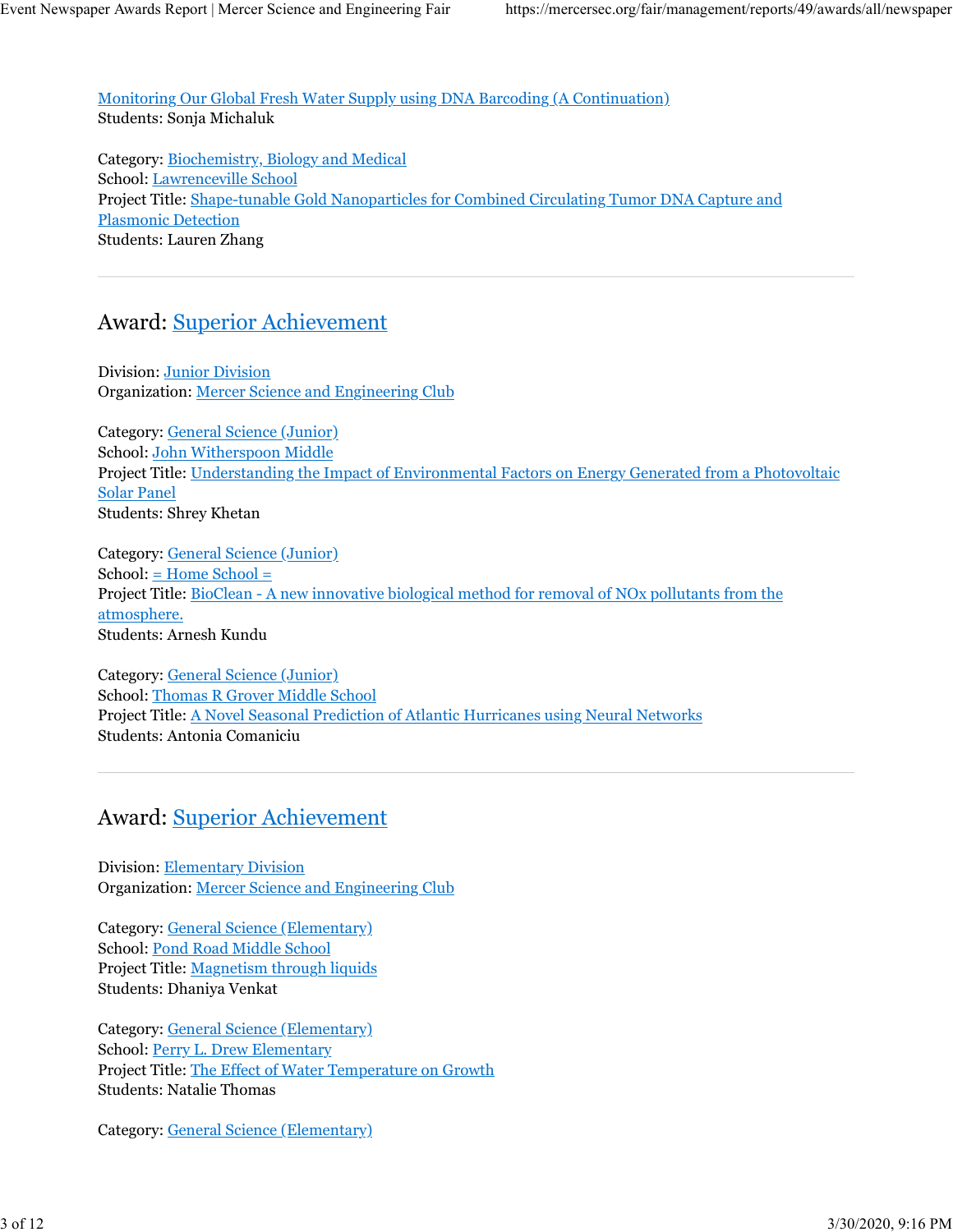School: Perry L. Drew Elementary Project Title: Finding pi Using Monte Carlo Method Students: Shalaka Arekar

#### Award: Second Place

Division: Senior Division Organization: Mercer Science and Engineering Club

Category: Software and Embedded Systems School: Princeton International School of Mathematics and Science Project Title: Building Privacy-Preserving Deep Learning Systems using Differential Privacy and Federated Learning Students: Ananya Gangavarapu

Category: Environmental Science and Engineering School: Robbinsville High School Project Title: Study of Bacterial Interaction and Defenses against Ecological Cheating in Local Freshwater Ecosystems impacted by Climate Change and Pollution Students: Brinda Suresh

Category: Biochemistry, Biology and Medical School: Lawrenceville School Project Title: A Combination Treatment with Curcumin and siRNA-directed UBB Silencing Offer Superior Anti-tumorigenic Properties in Breast Cancer Students: Chae Yeon Lee

## Award: Outstanding Achievement

Division: Junior Division Organization: Mercer Science and Engineering Club

Category: General Science (Junior) School: St. Ann's School Project Title: Can You Keep the Noise Down? The Effect of Soundproofing Materials on Sound Transmission. Students: Jillian Yao

Category: General Science (Junior) School: St. Ann's School Project Title: HOLD IT IN - The Effect of Insulation Material on the Temperature Students: William Black

Category: General Science (Junior) School: Community Middle School Project Title: Watchdog: Automatic Detection and Alerting System for Household Accidents using AI Students: Agasthya Gangavarapu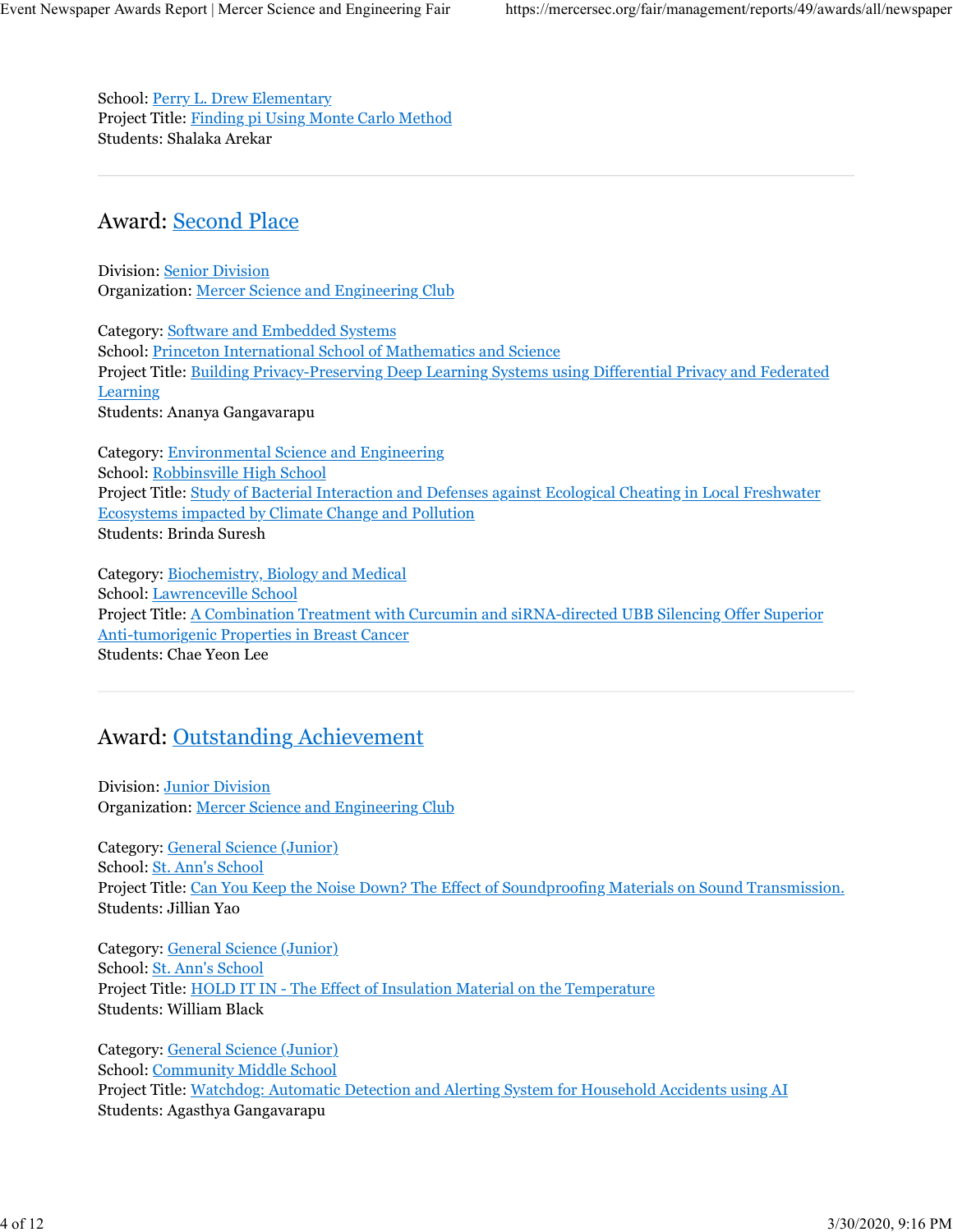## Award: Outstanding Achievement

Division: Elementary Division Organization: Mercer Science and Engineering Club

Category: General Science (Elementary) School: Perry L. Drew Elementary Project Title: Can I Drink My Hot Chocolate Yet? Students: Shakthi Shyam

Category: General Science (Elementary) School: Perry L. Drew Elementary Project Title: Density Spectrum Students: Pranavi Dronadula

Category: General Science (Elementary) School: P.J. Hill Elementary Project Title: Electric Motor Students: Bryan Rojas

## Award: Third Place

Division: Senior Division Organization: Mercer Science and Engineering Club

Category: Environmental Science and Engineering School: Robbinsville High School Project Title: The Effect of Rain Acidification on the Growth of Freshwater Bacteria Students: Amanda Lichtenstein

Category: Biochemistry, Biology and Medical School: Robbinsville High School Project Title: The Impact of a More Acidic Environment on Marine Microbes due to Ocean Acidification Students: Maya Johnson

## Award: Meritorious Achievement

Division: Junior Division Organization: Mercer Science and Engineering Club

Category: General Science (Junior) School: St. Ann's School Project Title: Assessing Adverse Effects of Vape & Cigarette Emissions Students: Spencer Williams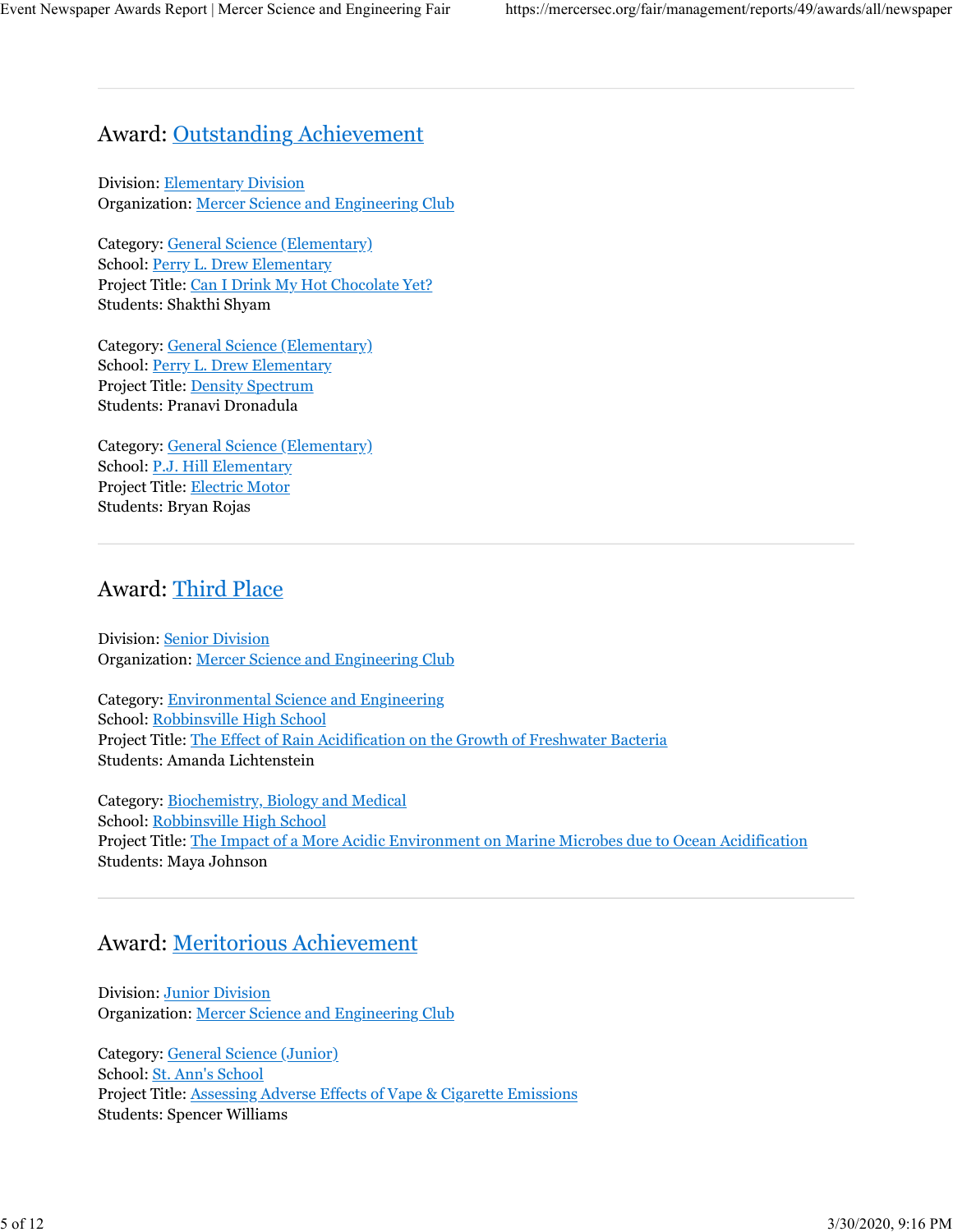Category: General Science (Junior) School: St. Ann's School Project Title: The Effect of Color on Taste Perception Students: Harry Ravenel

Category: General Science (Junior) School: Timberlane Middle Project Title: Simulating Slipping Snails: Mitigating the Risk of Oceanborne Transport of Invasive Species Students: Charlotte Lenore Michaluk

#### Award: Meritorious Achievement

Division: Elementary Division Organization: Mercer Science and Engineering Club

Category: General Science (Elementary) School: St. Ann's School Project Title: Stand or Sit Students: Neve Sirois

Category: General Science (Elementary) School: P.J. Hill Elementary Project Title: Burning Calories Students: Maddisson Ramirez

Category: General Science (Elementary) School: P.J. Hill Elementary Project Title: Slope or Friction? Students: Quashan Gooden

## Award: Honorable Mention

Division: Senior Division Organization: Mercer Science and Engineering Club

Category: Behavioral and Social Science School: -- Other -- Project Title: Cambridge Analytica and the Future of Advertising Students: Riley Hubscher

Category: General Engineering School: The Peddie School Project Title: A Novel Approach to Single Tube Irrigation System with Adaptive Water Control Students: Junbo Yu

Category: Biochemistry, Biology and Medical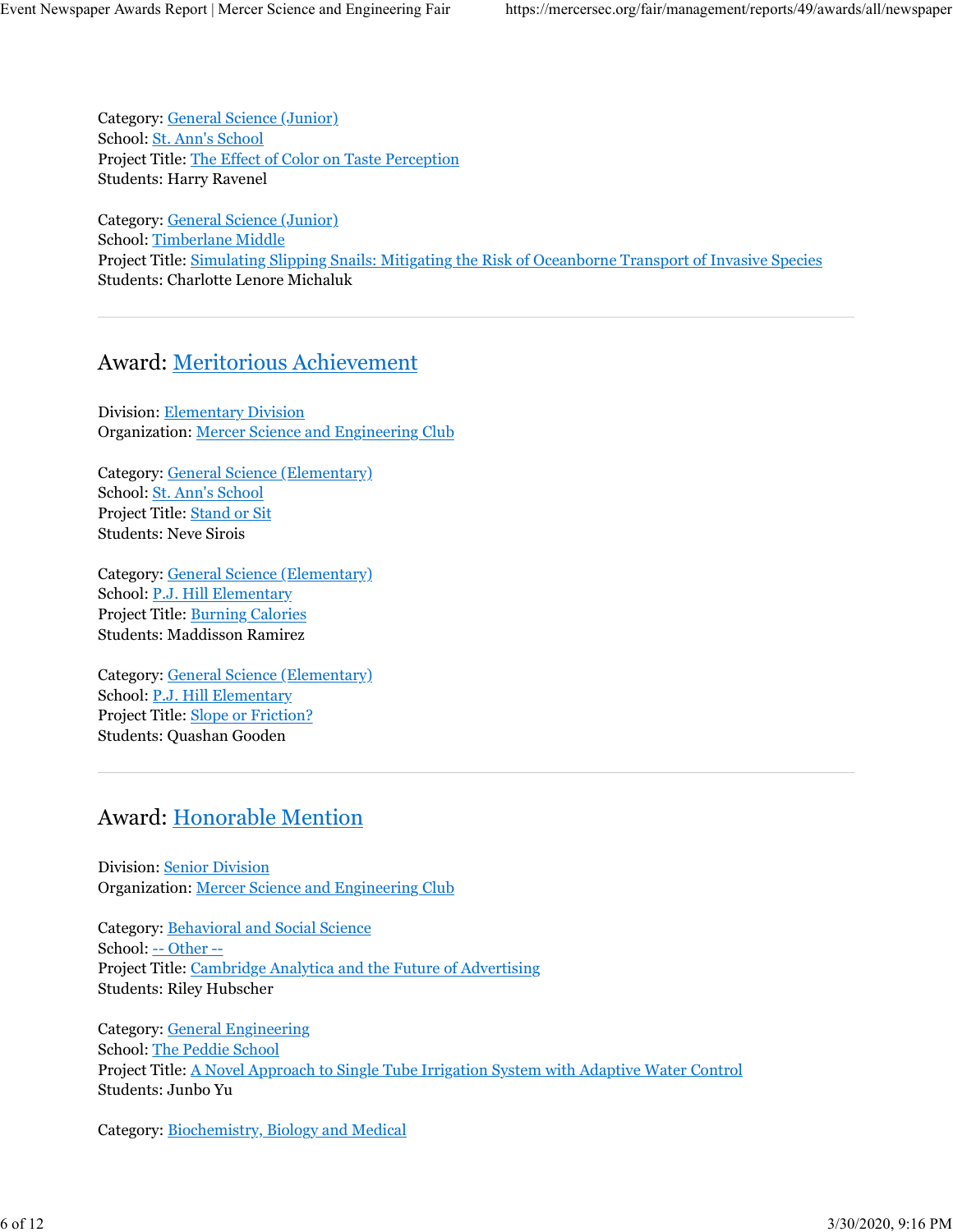School: Trenton Central High Project Title: Quantifying Protein Values of Ultraviolet Light Exposed Saccharomyces Cerevisiae Students: Naileny Rodriguez

Category: Biochemistry, Biology and Medical School: Princeton High Project Title: The effects of microplastics exposure on guppies (Poecilia reticulata) over multiple generations Students: Catherine McDonnell

## Award: Honorable Mention

Division: Junior Division Organization: Mercer Science and Engineering Club

Category: General Science (Junior) School: Chapin School Project Title: Can You Resist the Force? Students: Suvas Aggarwal

Category: General Science (Junior) School: Chapin School Project Title: The Effect of Salt Types on Boiling Point Students: Amelia Rabe

Category: General Science (Junior) School: Chapin School Project Title: Corrode Much? Students: Caleb Collins

## Award: Honorable Mention

Division: Elementary Division Organization: Mercer Science and Engineering Club

Category: General Science (Elementary) School: Grace N. Rogers Elementary Project Title: EFFECT OF SALT ON MAKING ICE CREAM Students: ARYA SHAH

Category: General Science (Elementary) School: P.J. Hill Elementary Project Title: Sweet Crystal Science Students: Johnny Martinez

Category: General Science (Elementary) School: P.J. Hill Elementary Project Title: Fin or No Fin?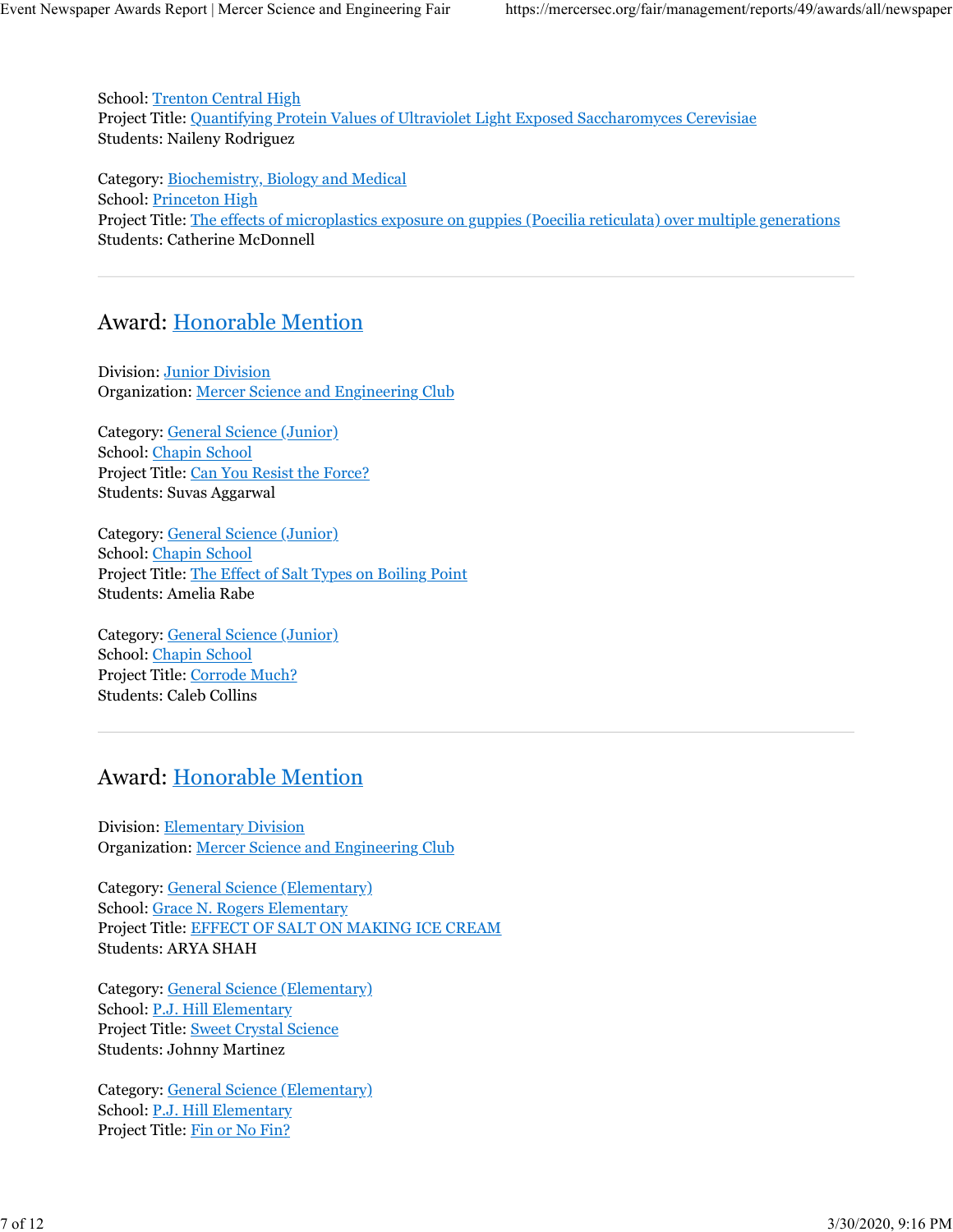Students: Devondre Webb

#### Award: Best Use of Photography

Division: Senior Division Organization: New Jersey Camera & One Hour Photo

Category: Environmental Science and Engineering School: Hopewell Valley Central High Project Title: Optimizing Taxonomic Identification of Chironomidae (Diptera) for A Novel Method of Monitoring Our Global Fresh Water Supply using DNA Barcoding (A Continuation) Students: Sonja Michaluk

#### Award: Abbott Marshlands Wetland Award

Division: Senior Division Organization: Abbott Marshlands Wetland

Category: Environmental Science and Engineering School: Hopewell Valley Central High Project Title: Optimizing Taxonomic Identification of Chironomidae (Diptera) for A Novel Method of Monitoring Our Global Fresh Water Supply using DNA Barcoding (A Continuation) Students: Sonja Michaluk

#### Award: Air Force Research Laboratory Award

Division: Senior Division Organization: US Air Force

Category: General Engineering School: The Pennington School Project Title: Neo Vision: Foreign Object Debris Detector Students: Haichuan Wang

Category: Software and Embedded Systems School: -- Other -- Project Title: Freedom Chair Students: Philip Voronin

Category: Environmental Science and Engineering School: Lawrenceville School Project Title: Metal-doped Zinc Oxide Nanochip for Surface-Enhanced Raman Spectroscopic Sensing of Opioid in Water Students: Michael Zhang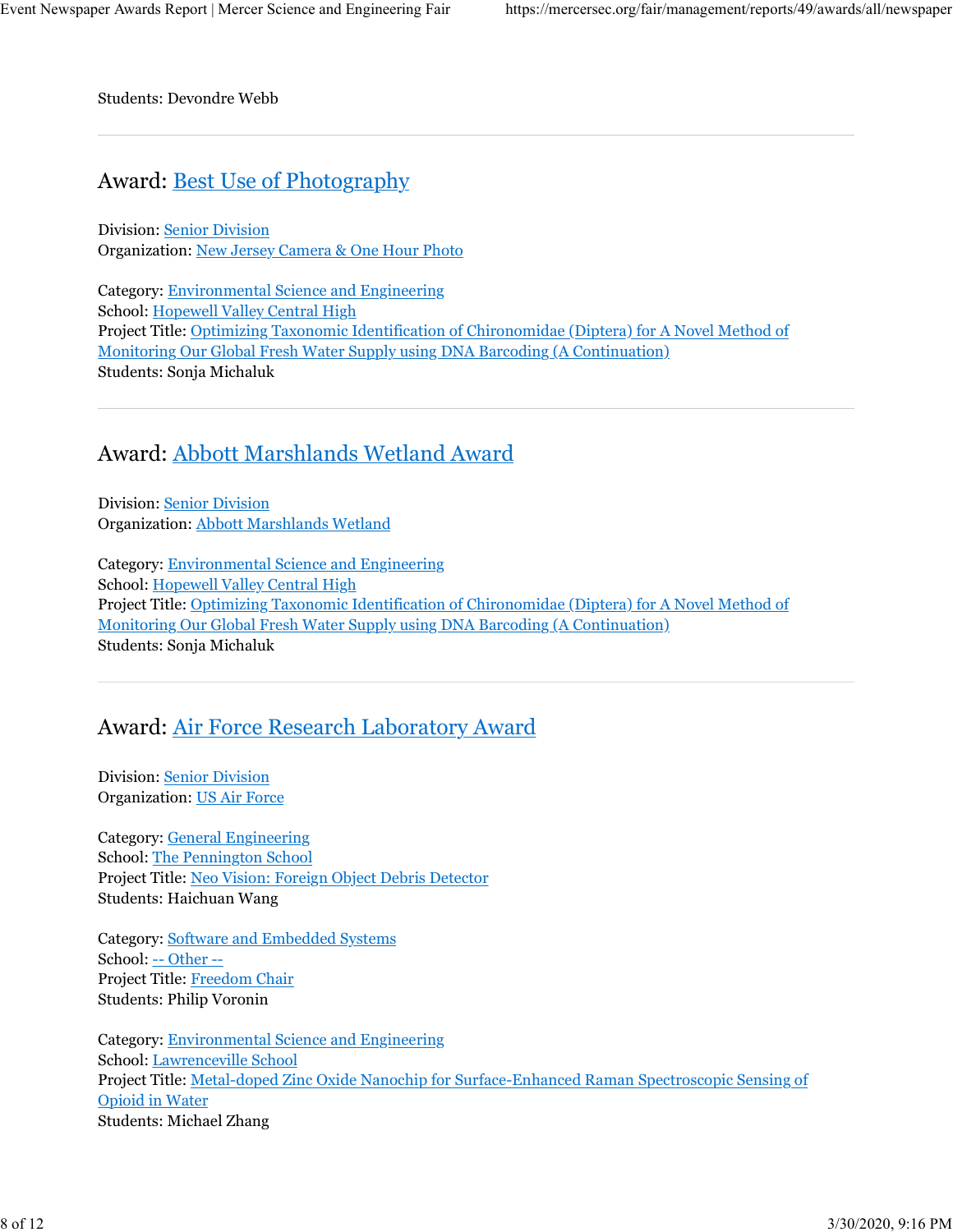Category: Biochemistry, Biology and Medical School: Lawrenceville School Project Title: Shape-tunable Gold Nanoparticles for Combined Circulating Tumor DNA Capture and Plasmonic Detection Students: Lauren Zhang

## Award: APA Outstanding Research

Division: Senior Division Organization: American Psychological Association

Category: Behavioral and Social Science School: -- Other -- Project Title: Cambridge Analytica and the Future of Advertising Students: Riley Hubscher

## Award: Association for Women Geoscientists Award

Division: Senior Division Organization: Association for Women Geoscientists

Category: Environmental Science and Engineering School: Hopewell Valley Central High Project Title: Optimizing Taxonomic Identification of Chironomidae (Diptera) for A Novel Method of Monitoring Our Global Fresh Water Supply using DNA Barcoding (A Continuation) Students: Sonja Michaluk

## Award: Mu Alpha Theta Award

Division: Senior Division Organization: Mu Alpha Theta

Category: Software and Embedded Systems School: Princeton International School of Mathematics and Science Project Title: Building Privacy-Preserving Deep Learning Systems using Differential Privacy and Federated Learning Students: Ananya Gangavarapu

## Award: NOAA's "Taking the Pulse of the Planet" Award

Division: Senior Division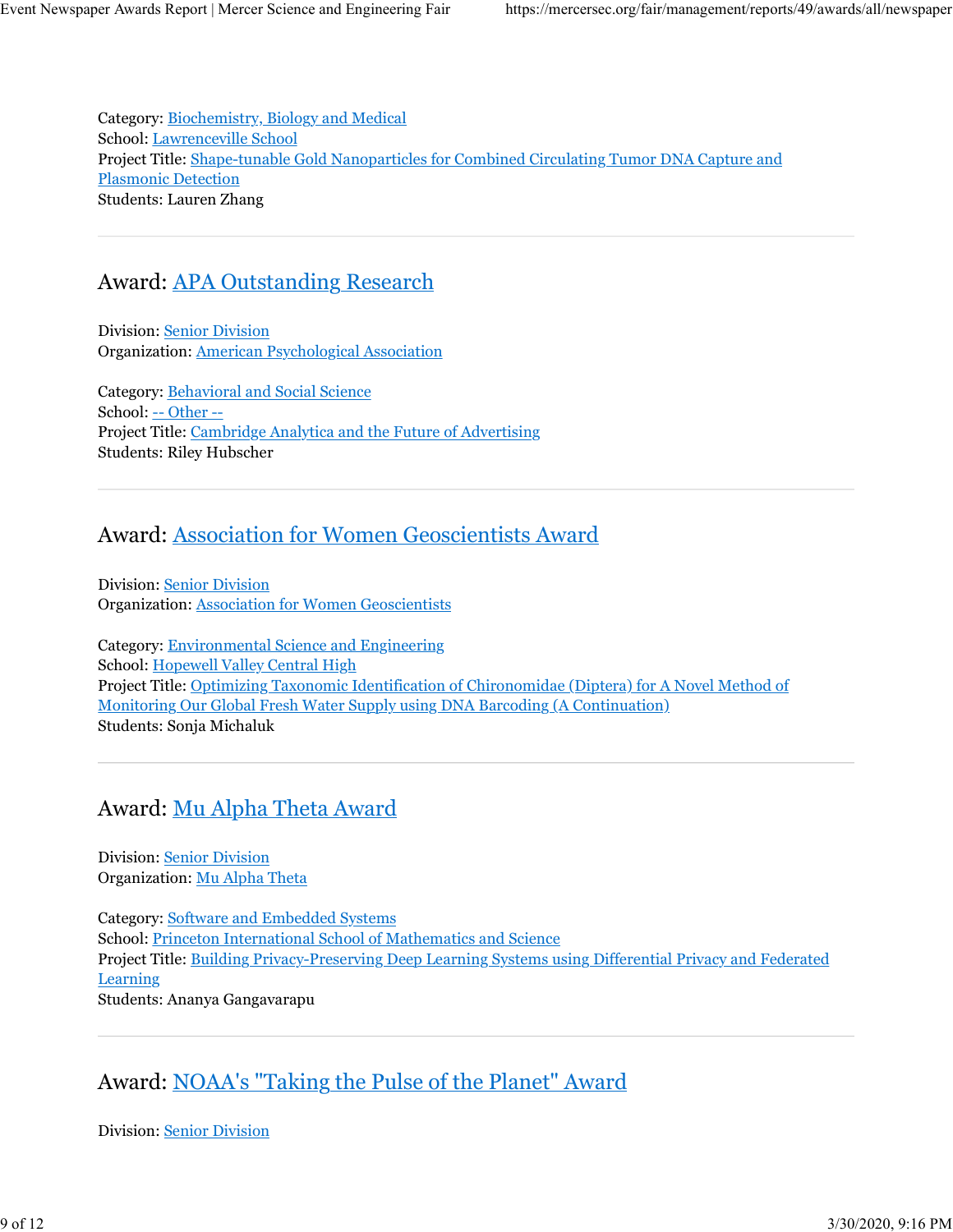Organization: NOAA

Category: Biochemistry, Biology and Medical School: Trenton Central High Project Title: Quantifying Protein Values of Ultraviolet Light Exposed Saccharomyces Cerevisiae Students: Naileny Rodriguez

Category: Biochemistry, Biology and Medical School: Princeton High Project Title: The effects of microplastics exposure on guppies (Poecilia reticulata) over multiple generations Students: Catherine McDonnell

#### Award: Naval Science Award

Division: Junior Division Organization: US Navy Senior Division

Category: General Science (Junior)  $School: \underline{=}$  Home  $School =$ Project Title: BioClean - A new innovative biological method for removal of NOx pollutants from the atmosphere. Students: Arnesh Kundu

## Award: Naval Science Award

Division: Senior Division Organization: US Navy Senior Division

Category: Environmental Science and Engineering School: Hopewell Valley Central High Project Title: Optimizing Taxonomic Identification of Chironomidae (Diptera) for A Novel Method of Monitoring Our Global Fresh Water Supply using DNA Barcoding (A Continuation) Students: Sonja Michaluk

## Award: RICOH Sustainable Development Award

Division: Senior Division Organization: RICOH

Category: Environmental Science and Engineering School: Hopewell Valley Central High Project Title: Optimizing Taxonomic Identification of Chironomidae (Diptera) for A Novel Method of Monitoring Our Global Fresh Water Supply using DNA Barcoding (A Continuation) Students: Sonja Michaluk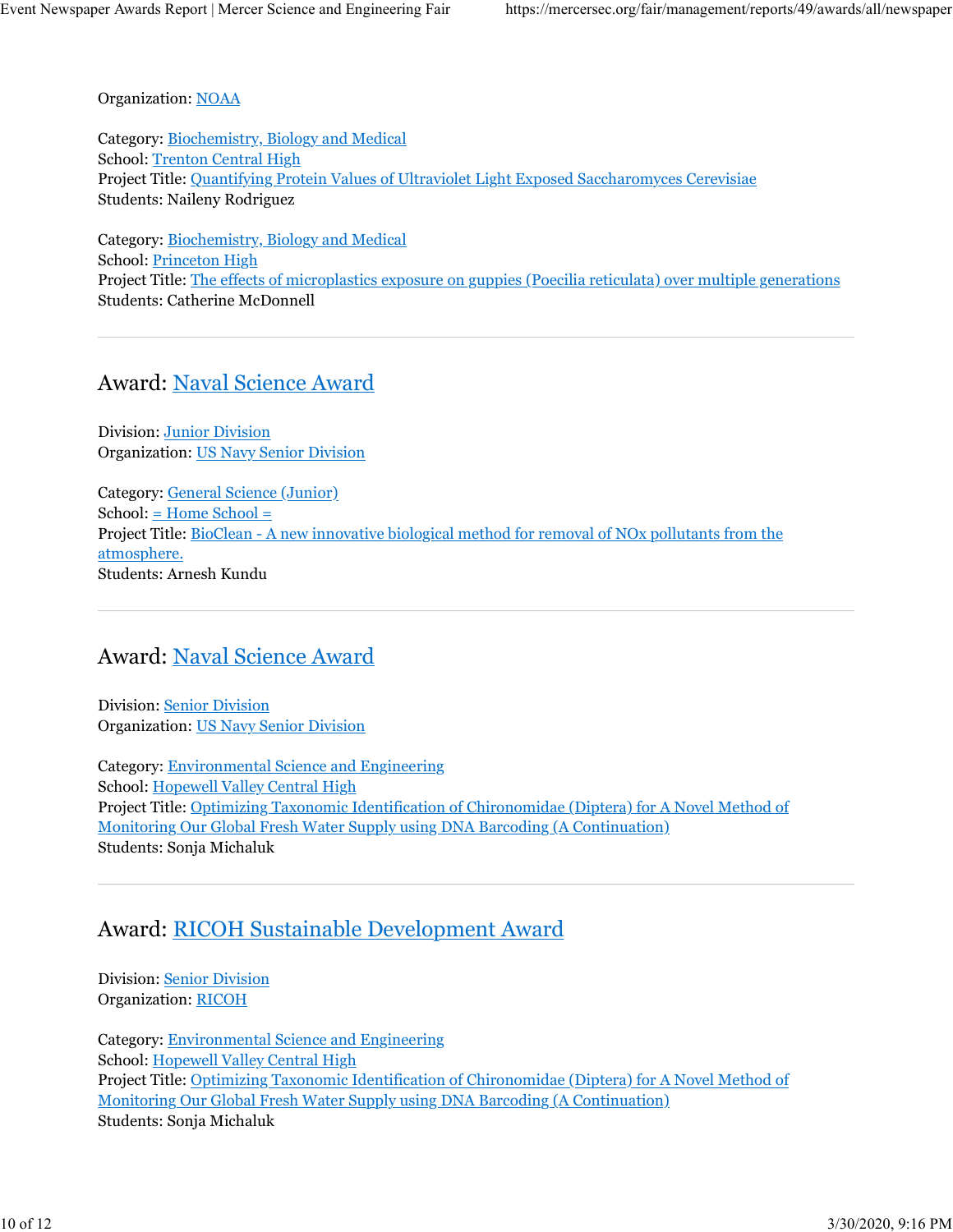## Award: Society for In Vitro Biology Award

Division: Senior Division Organization: Society for In Vitro Biology

Category: **Biochemistry**, **Biology and Medical** School: Lawrenceville School Project Title: A Combination Treatment with Curcumin and siRNA-directed UBB Silencing Offer Superior Anti-tumorigenic Properties in Breast Cancer Students: Chae Yeon Lee

## Award: Stockholm Junior Water Prize

Division: Senior Division Organization: Stockholm International Water Institute

Category: Environmental Science and Engineering School: Lawrenceville School Project Title: Metal-doped Zinc Oxide Nanochip for Surface-Enhanced Raman Spectroscopic Sensing of Opioid in Water Students: Michael Zhang

Category: Environmental Science and Engineering School: Hopewell Valley Central High Project Title: Optimizing Taxonomic Identification of Chironomidae (Diptera) for A Novel Method of Monitoring Our Global Fresh Water Supply using DNA Barcoding (A Continuation) Students: Sonja Michaluk

# Award: Theobald Smith Award

Division: Senior Division Organization: American Association for the Advancement of Science

Category: Plant Science School: Robbinsville High School Project Title: Examining the Effects of Rhizobium on the Flowering Time of Alfalfa Students: Brandon Yoo

Category: Environmental Science and Engineering School: Robbinsville High School Project Title: Study of Bacterial Interaction and Defenses against Ecological Cheating in Local Freshwater Ecosystems impacted by Climate Change and Pollution Students: Brinda Suresh